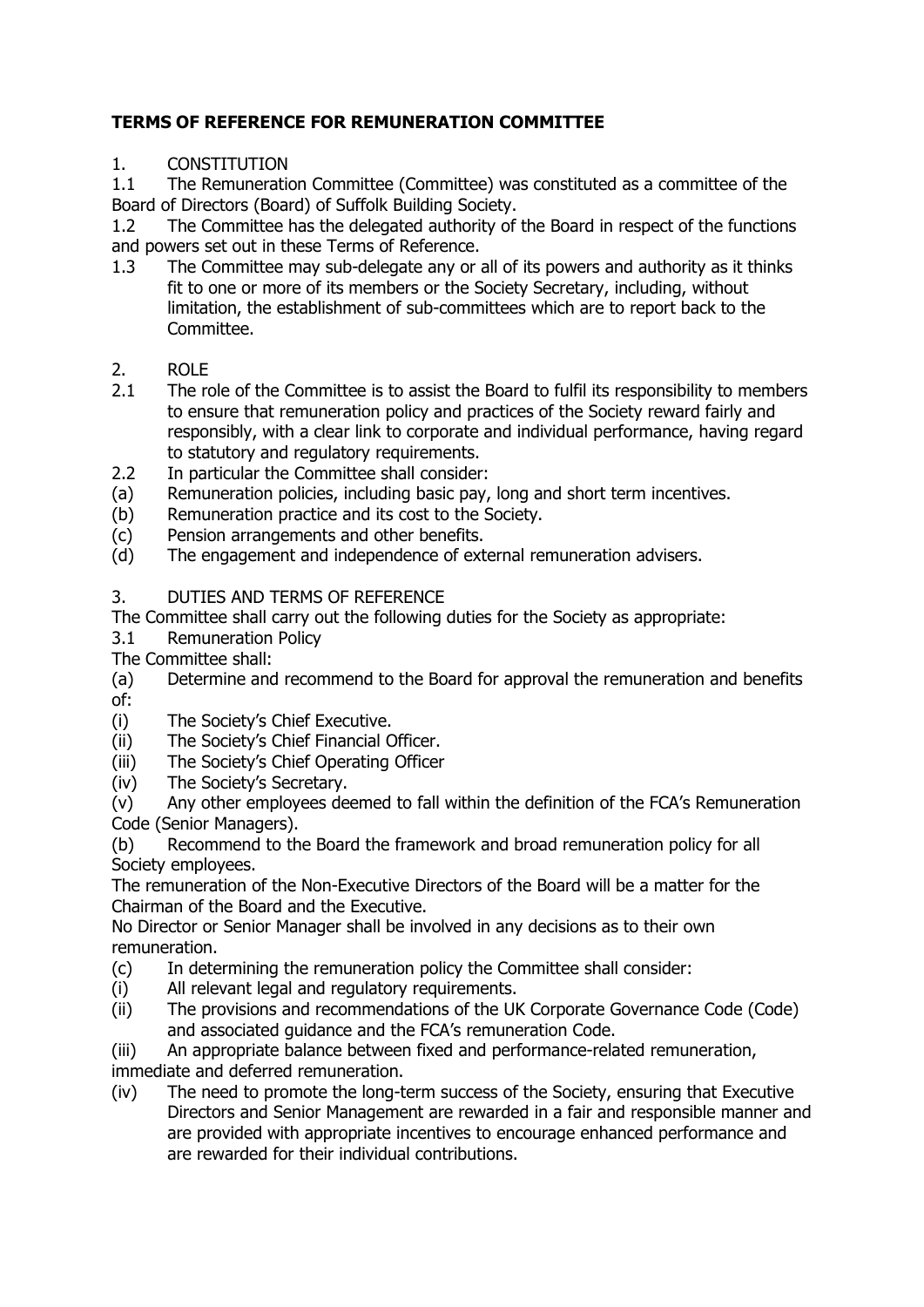(v) The business strategy of the Society and how the policy reflects and supports the business strategy.

(vi) The Society's risk appetite and risk management strategy ensuring that the remuneration policy is aligned to the Society's risk policies and systems and long term strategic goals.

(vii) Remuneration trends and employment conditions across the Society.

(viii) The transparency of the performance-related elements, ensuring they are stretching and rigorously applied.

(d) Review at least annually the on-going appropriateness and relevance of the Remuneration Policy.

- (e) Determine, within the terms of the agreed remuneration policy, the total remuneration package for each Executive Director and Senior Manager including:
- (i) Basic salary.
- (ii) Performance Related Pay Scheme. In particular the Committee shall recommend to the Board the design of, and targets for, any performance related pay schemes (PRP Scheme) operated by the Society for the benefit of employees deemed to fall within the FCA's Remuneration Code and recommend to the Board the total annual payment under such PRP Scheme.
- (iii) Pension arrangements, including the level of contributions by the Society.

(iv) Other bonuses (including discretionary annual bonuses) and benefits in cash or in  $kind.$ <br>3.2

**Pensions** 

The Committee shall review the pension arrangements for the Executive Directors and Senior Managers and in particular the pension consequences and associated costs to the Society of basic salary increases and any other changes in pension remuneration.<br>3.3 Remuneration consultants

Remuneration consultants

The Committee shall:

- (a) To help it fulfil its obligations and to enable it to judge where to position the Company relative to other companies, have full authority to appoint remuneration consultants and to commission or purchase any reports, surveys or information which it deems necessary, at the expense of the Company but within any budgetary restraints imposed by the board.
- (b) Be exclusively responsible for establishing the selection criteria, selecting, appointing and setting the terms of reference for any remuneration consultants who advise the Committee.
- 3.4 Service contracts and severance

The Committee shall:

(a) Approve the terms of the service contracts, the duration of which shall not exceed one year's notice period, for Executive Directors and any material amendments to those contracts.

(b) Determine the policy for, and scope of, termination payments and compensation commitments for each Executive Director.

- (c) Ensure that contractual terms on termination, and any payments made, are fair to the individual and the Society and in accordance with legal and regulatory requirements, that failure is not rewarded and that the duty to mitigate loss is fully recognised.
- 3.5 Other matters

The Committee shall:

(a) Keep abreast of external remuneration trends and market conditions.

(b) Oversee any major changes in remuneration and employee benefits structures throughout the Society.

(c) Agree the policy for authorising claims for expenses from the directors.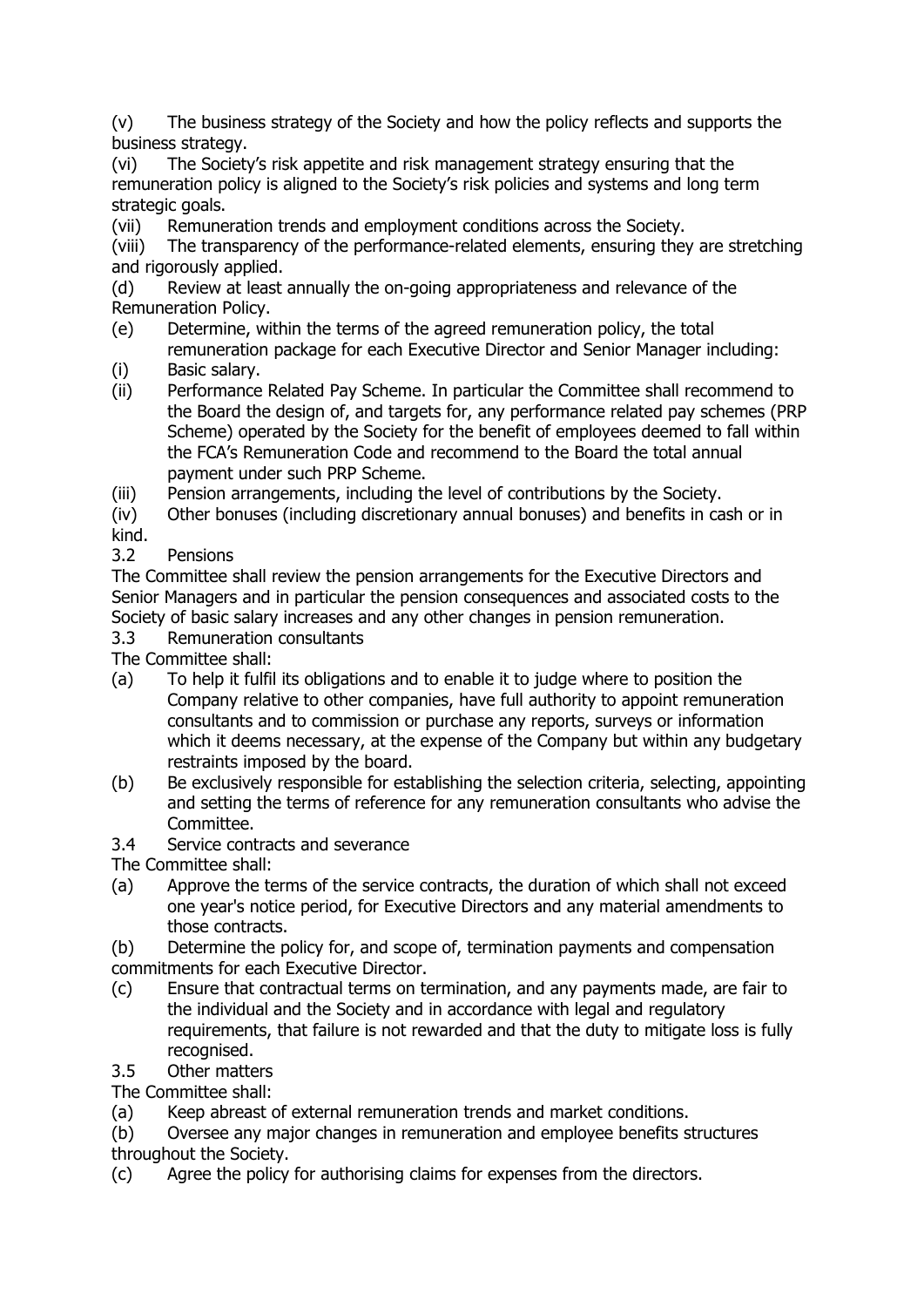(d) Exercise any discretion or judgment on remuneration issues in accordance with the Remuneration Policy.

- (e) Consider such other matters as are referred to the Committee by the Board.
- (f) Work and liaise as necessary with all other Board committees.
- 4. MEMBERSHIP<br>4.1 The Committe
- 4.1 The Committee shall comprise of Four Non-Executive Directors<br>4.2 The Board shall appoint members of the Committee, on the rec

The Board shall appoint members of the Committee, on the recommendation of the Chairman and Nominations Committee.

4.3 The Chairman of the Board may be a member of the Committee but shall not chair the Committee.<br>4.4 Appointr

- Appointments to the Committee shall be for a period of up to three years, extendable by no more than two additional three-year periods, so long as members continue to be independent.
- 4.5 The Board shall appoint the Chairman of the Committee. In the absence of the Committee chairman and/or an appointed deputy, the remaining members present at a meeting shall elect one of their number present to chair the meeting.
- 4.6 The Committee Chairman shall review membership of the Committee annually, as part of the annual performance evaluation of the Committee.
- 4.7 The Society Secretary shall act as the secretary of the Committee and provide all necessary support to the Committee, including the recording of Committee minutes and ensuring that the Committee receives information and papers in a timely manner to enable full and proper consideration of the relevant issues.
- 5. QUORUM<br>5.1 The quoru
- The quorum necessary for the transaction of business at a Committee meeting shall be three members, present in person or by audio or video conference. If there is difficulty in achieving a quorum, independent non-executive directors, who are not members of the Committee, may be co-opted as members for individual meetings.
- 5.2 A duly convened Committee meeting at which a quorum is present shall be competent to exercise all or any of the authorities, powers and discretions vested in or exercisable by the Committee.

# 6. ATTENDANCE AT MEETINGS<br>6.1 The Committee shall meet at

- The Committee shall meet at least two times a year and otherwise as required.
- 6.2 Only members of the Committee have the right to attend Committee meetings. However, other individuals such as the Chief Executive, HR and external advisers may be invited to attend for all or part of any meeting, as and when appropriate.
- 6.3 No person (including Directors and the Chairman) of the Society shall participate at a meeting of the Committee (or during a relevant part) at which any part of their remuneration is being directly discussed or participate in any recommendation or decision specifically concerning their remuneration.
- 6.4 The Secretary of the Committee shall ascertain, at the beginning of each meeting, the existence of any conflicts of interest and minute them accordingly.
- 6.5 Meetings of the Committee may be conducted when the members are physically present together or in the form of either video or audio conferences.

# 7. NOTICE OF MEETINGS<br>7.1 Meetings of the Commi

7.1 Meetings of the Committee shall be called by the Secretary of the Committee at the request of the Committee Chairman.

7.2 Unless otherwise agreed, notice of each meeting confirming the venue, time and date, together with an agenda of items to be discussed, shall be forwarded to each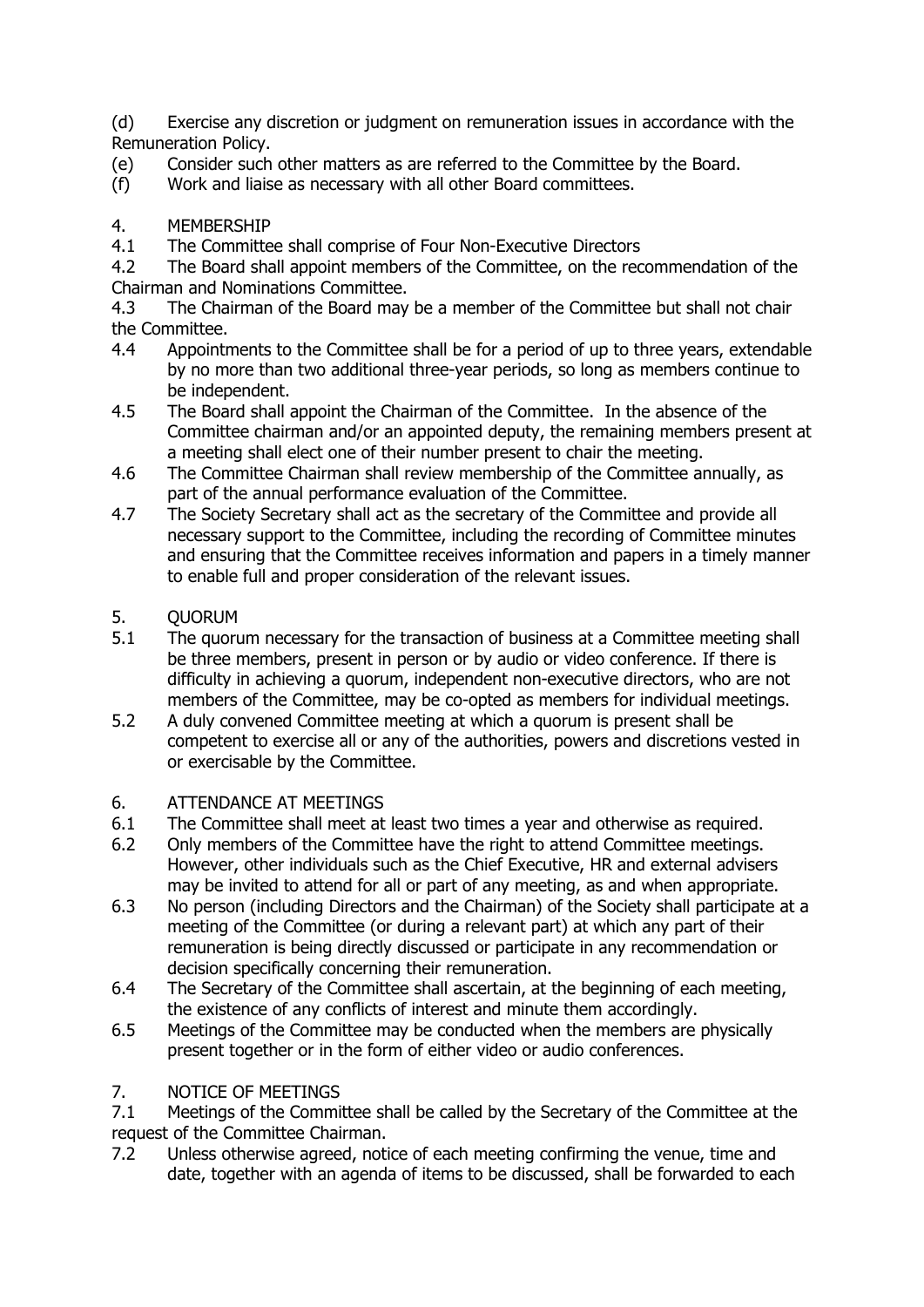member of the Committee and any other person required to attend, no later than three working days before the date of the meeting.

### 8. VOTING ARRANGEMENTS

- 8.1 Each Committee member shall have one vote which may be cast on matters considered at the meeting. Votes can only be cast by members attending a Committee meeting
- 8.2 If a matter that is considered by the Committee is one where a Committee member, either directly or indirectly has a personal interest, that member shall not be permitted to vote at the meeting.
- 8.3 Except where he has a personal interest, the Committee chairman shall have a casting vote.
- 8.4 The Committee chairman may ask any attendees of a Committee meeting to leave the meeting to allow discussions of matters relating to them.

## 9. MINUTES OF MEETINGS<br>9.1 The Society Secretary (or

- The Society Secretary (or his or her nominee) shall minute the proceedings and resolutions of all Committee meetings, including the names of those present and in attendance.
- 9.2 A resolution in writing and signed by all Committee members will be as effective as a resolution passed at a Committee meeting. Any written resolution shall be tabled and noted at the next meeting of the Committee.

### 10. ANNUAL GENERAL MEETING

10.1 The Committee Chairman shall attend the annual general meeting to answer member questions on the Committee's activities.

### 11. REPORTING RESPONSIBILITIES

The Committee shall:<br>11.1 Report to the I

- Report to the Board on its proceedings after each meeting on all matters within its duties and responsibilities and the minutes of all meetings shall be available upon request.
- 11.2 Make whatever recommendations to the Board it deems appropriate on any area within its remit where action or improvement is needed.
- 11.3 The Committee shall prepare an annual report on Directors' remuneration for inclusion in the Society's Annual Report and Accounts and Annual Review of the Year.

11.4 Make available to the Society's members these terms of reference by placing them on the Society's website.

#### 12. GENERAL MATTERS

The Committee shall:

12.1 Have access to sufficient resources in order to carry out its duties, including access to the Society Secretary for assistance as required.

- 12.2 Be provided with appropriate and timely training, both in the form of an induction programme for new members and on an on-going basis for all members.
- 12.3 Work and liaise as necessary with all other Board Committees.
- 12.4 Arrange for periodic reviews of its own performance and, at least annually, review its constitution and terms of reference to ensure it is operating at maximum effectiveness and recommend any changes it considers necessary to the board for approval.